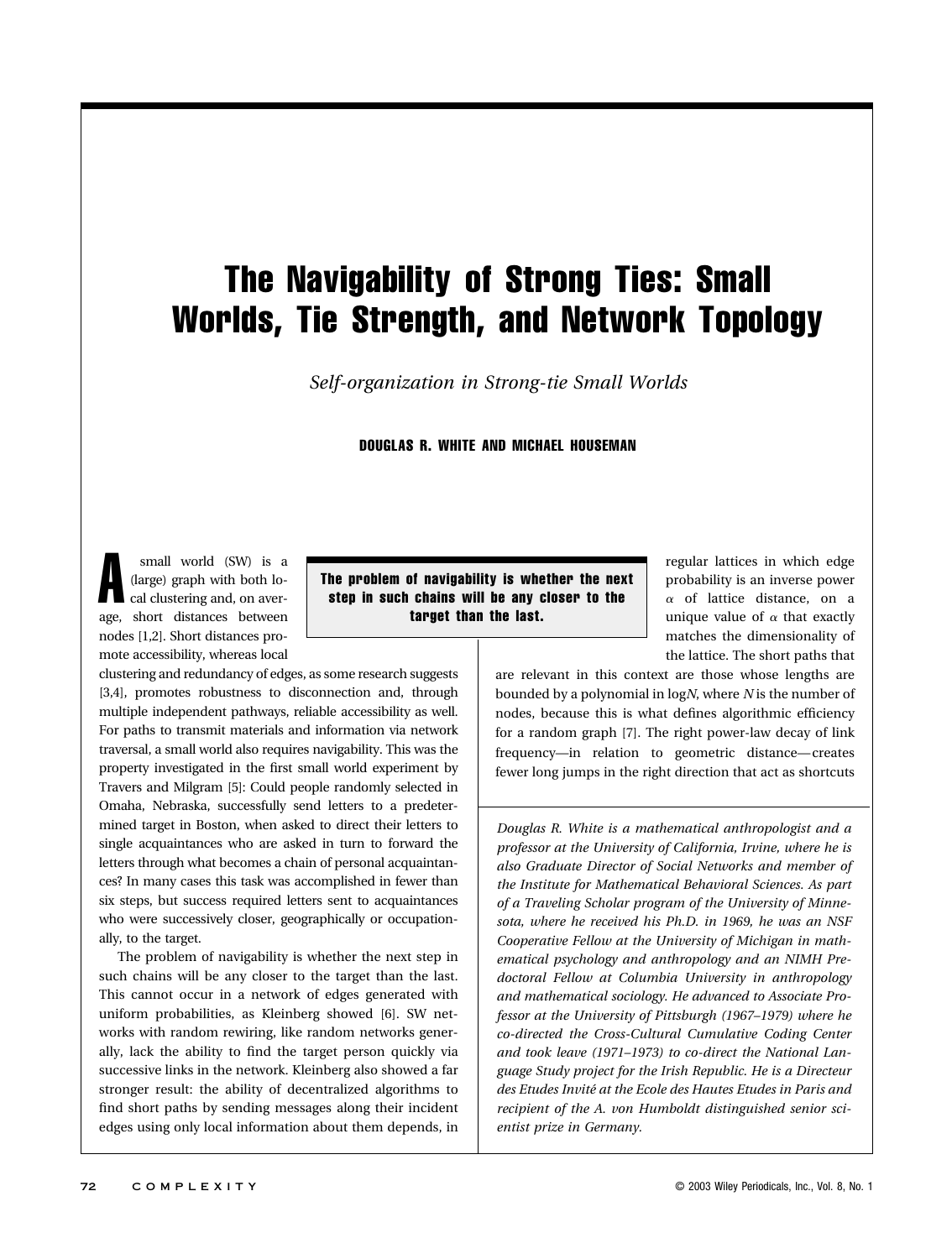to allow messages to pass quickly toward the target, whereas lower probability reduces the chance of over-jumping further away. Once in the right vicinity, honing in on a target is facilitated by more frequent short jumps in the spatial geometry. Successful search in the fewest steps is possible when the probabilities of edges vary with spatial distance so that successive edges traverse the spatial geometry at higher rates for short than for long distances. Only if the dimensional parameter of the lattice is matched exactly does a decentralized algorithm find short paths in polynomial time.

Central hubs also provide a network with searchability [8,12,54]. Hubs can also provide navigability from a global perspective, a common example being the phone book. However, as nodes or individuals with unusually large numbers of connections, hubs are lacking in social networks with strong constraints on how many links an individual may possess. Typically, social webs with such constraints have the redundancies of local clustering, and have some ties that are much stronger than the others, but can retain the SW property even with a relatively small fraction of ties that span the larger clusters. Paths of stronger ties in these networks, however, may provide access to some kinds of resources that are not accessed by weaker ties, and thus present a distinct set of problems of navigability.

#### Strong and Weak Ties in Small Worlds

Networks of strong ties impose constraints on how many links an individual node may possess: loosely defined, they occupy a significant portion of the limited time and energy budget. In "The Strength of Weak Ties," Granovetter showed that if a person's strong ties are those in which there is strong investment of time and affect (e.g., close friends and kin), then it is paradoxically the weaker ties that connect a person to others and to resources that are located or available through other clusters in the network [10]. In his Boston study of male professional, technical, or managerial workers who made job changes, he found that most workers found their jobs through personal contacts, but ones that were surprisingly weak: not close friends or relatives but

*Current modeling work is on large-scale longitudinal network studies of human populations and business organizations and the network dynamics of changing social, economic, and institutional configurations. His curriculum vitae and hosting of comparative longitudinal databases can be found at http://eclectic.ss.uci.edu/drwhite; e-mail: drwhite@uci.edu. Michael Houseman, anthropologist, is Director of studies at the Ecole Pratique des Hautes Etudes (Paris) and Head of the "Systems of African Thought" research center (EPHE/CNRS, Paris). He has conducted fieldwork in Africa, Europe, and Australia and has published extensively on kinship and on ritual.*

often work-related persons and generally those with more impersonal ties with low contact frequency. Reflecting on Rapoport's information diffusion model, and Travers and Milgram's SW studies [5], he formulated his strength of weak tie hypothesis: strong ties tend to be clustered and more transitive, as are ties among those within the same clique, who are likely to have the same information about jobs and less likely to have new information passed along from distant parts of the network. Conversely, bridges between clusters in the network tend to be weak ties, and weak ties tend to have less transitivity. Hence acquaintances are more likely to pass job information than close friends, and the acquaintances of strategic importance are those whose ties serve as bridges in the network. In a generalized form of Granovetter's hypothesis, ties that are reciprocated might also tend to be more transitive than nonreciprocated ties.

Little investigation has been done on strong-tie networks in relation to small world properties. It is not surprising that with many weak ties, power-law degree distributions [11,12] or hubs, networks form small worlds in which nearly every pair of nodes is connected at relatively short distances. A feature of small worlds, like random networks [7], is that the average distance between nodes is a polynomial in log*N*, where *N* is the number of nodes. This is also what Barabási and Albert found for sites in the WWW where *N* is their network sample size [13, p 33]. What is more surprising are the results of Dodds, Muhamad, and Watts' SW experiment on 67,000 E-mail users and 18 targets in 13 countries, which estimated a true median distance to targets of six steps. People avoided asking help from others with whom they had weak ties, such as casual acquaintanceships [14]. They mostly used ties of *intermediate* strength, such as friendships formed through work or schooling affiliations. Reasons of geography were given for 50% of ties in the first three steps, and under 33% for those of work or occupation; with a reversal of these percentages was observed for steps 4–7.

## Realistic Social Network Models for a Searchable Small World (SSW)

Transmission in the small world of personal networks, in the Milgram experiment, showed signs of funneling through hubs [5]. However, the Dodds et al. web replication of the SW experiments [14] shows very little reliance on hubs but rather on shared social identities; a finding corroborated by reverse small world experiments [15,16]. Watts, Dodds and Newman sought to identify a family of realistic social network models for complex small worlds with strong upper limits on how many links an individual may possess [17]. They imbue the actors in their network models with social identities. Social distance between pairs of individuals is then defined by differences in the taxonomically organized categories of identity. Like Kleinberg [6], they find that the ability to search and find specific targets depends on the network having not only short network distances, but also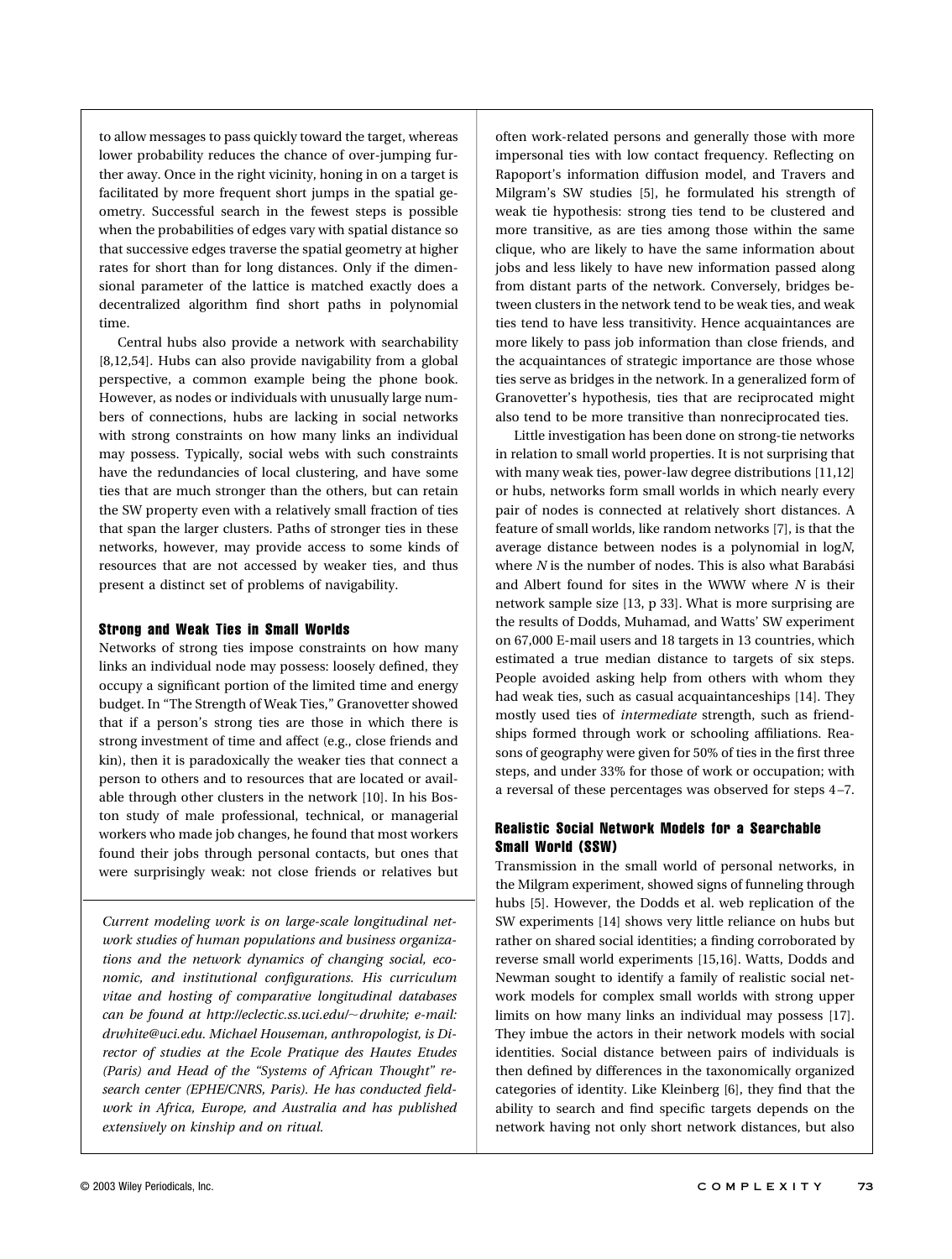links constructed with probabilities that decay exponentially with social distance. By tuning the exponential parameter for social-distance decay of link probability, their family of models generate networks that have searchability as well as short average network distances, and they match up to describe the results of Milgram's original SW experiment.

The SSW networks of Watts, Dodds, and Newman demonstrate some further properties. Searchability increases when the hierarchies of identity are multiple rather than singular, and when these multiple identities cross-cut one another, in the sense of statistical independence [17]. This allows one step in a search to be taken on the basis of one aspect of the target's identity, whereas a next step might be taken on the basis of another aspect. Such cross-cuts move much more quickly towards the target because they move the search out of a cluster of ties in the network that reflects similarities on only one attribute (for which there may be many independent clusters) toward clusters that have many of the target's attributes and in which local ties in the cluster are more likely to lead directly to or close to the target. The introduction of multiple social dimensions leads to a much more robust result—i.e., networks are searchable for a broad range of parameters—which is very different from Kleinberg's singular condition.

For navigability they require, however, not just social identities, but a network that is constructed with distance decay across the proximities defined by similarities in identities.

#### MULTILEVEL NETWORKS

Strong-tie networks, constrained to relatively few edges per node and tending to form clusters or short cycles, seem unlikely candidates for the small world property of short average distances. Here, however, we consider networks that are *multilevel*, and we define a *system* as sets of relations among elements at different levels where each level is a graph in which each node may contain another graph structure [18]. A multilevel small world model that is of interest to us is where strong ties tend to form islands, with bridges between them, and small worlds may apply at two levels: between islands, taken as the nodes; and within islands [19]. It is of interest at both levels whether strong-tie networks have small world properties plus searchability (SSW). These properties are an important part of the story of how island clusters operate at multiple levels in many different types of networks.

Several groups of researchers have applied this multilevel approach to networks. Eckmann and Moses investigate the role of reciprocated ("strong") ties between subgraphs residing at different addresses in a network and in generating the topology and constituent units or neighborhoods of large social networks [20]. Their hypothesis applies to networks of many different sorts—neural connections in the brain (nematode), WWW links, gene regulation networks, and protein interactions—and suggests that islands of cohesive content and operational integration reside within structures that combine reciprocal links between distinct entities capable of mutual recognition and locally dense neighborhoods constructed out of these meaningful reciprocal links. They do not take networks in raw form, but take into account hierarchical links (like those in a person's Web pages) to find the reciprocal links between units that reside, so to speak, at different addresses. Thus, their means of calculating reciprocity involves indicators of mutual recognition between distinct entities. The multilevel approach means that one part of a unit subgraph may reciprocate with a different part of another unit subgraph, a crucial step in finding links of reciprocity. They test their hypothesis using a coefficient of curvature similar to the clustering coefficients of Watts and Strogatz [2,21]—measured, for example, by  $3 \times$  (number of triangles on the graph) over the number of connected ordered triples—, except that the network must be a digraph in which sending and receiving are distinguished, and the two spokes from the referent node in the connected triples must be bidirected or recip-

> rocal edges. They found that connected triples defined by reciprocal links, consistent with the Granovetter hypothesis for strong ties [10], accounted for much of the local clustering in their social networks.

> For Eckmann and Moses [20], it is crucial that their unit

subgraphs are local units, such as a hierarchy of linked pages residing at the same web address and that the curvature of a node is defined purely locally as the density of ties in the immediate strong-tie neighborhood of a node. Whether or not nodes with high curvature also tend to cluster in larger neighborhoods is information gained on the topology of the network.

#### Islands within Islands and Measures of Cohesion

Finding the boundaries of cohesive islands or communities in a large network on a more global basis is one of the approaches we have taken to study multilevel networks [3,4], as have other researchers. Girvan and Newman, for example, calculate the betweenness centrality of each edge in a network, throw out the edge with highest betweenness, recalculate betweenness, and repeat this process for some number of edge removals [21]. The effect is to remove the bridges between clusters and to make the cohesive clusters more apparent. Because this algorithm results in a matrix of node-by-node edge betweenness, hierarchical clustering of nodes is used to identify cohesive communities and hierarchies of subclusters of greater cohesion within the larger

We offer a "navigability of strong ties" hypothesis about network topologies tested with data from kinship systems, but potentially applicable to corporate cultures and business networks.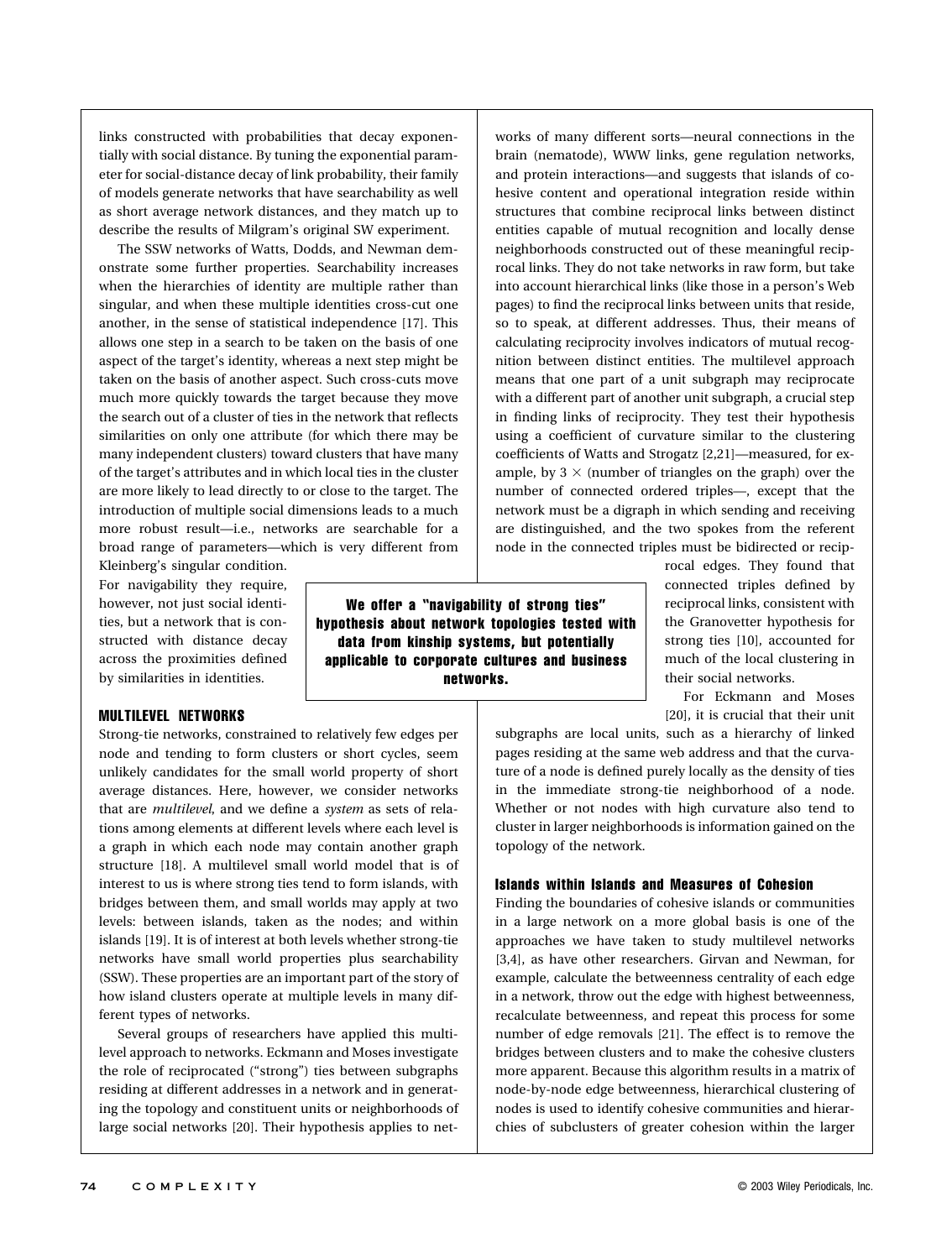communities. The results of this algorithm give encouraging results when edge removals are stopped when each node has more within-cluster than between-cluster edges.

This procedure is consistent with the graph theoretic concept of multiconnectivity (node connectivity as distinct from the degree connectivity of a node) in which the following two definitions are equivalent (Menger's Theorem): A subgraph *S* of a graph *G* is *k-connected* (1) if and only if it has at least  $k+1$  nodes and is not separable by removal of fewer than  $k$  nodes, and (2) if and only if it has at least  $k+l$ nodes and there exist at least *k* paths between every ordered pair of nodes with no intermediate nodes in common, i.e., node-independent paths. A maximal *k*-connected subgraph *S* of a graph *G* is called a *k-component*, or for successive values of *k*, a component, bi-component, tri-component, 4-component, and so forth [4,22]. These components are, by definition, hierarchically stacked, but they may also overlap. To avoid confusion with these terms it is important to specify *k*-components with  $N \geq k$  nodes because algorithmic computer science definitions of the same terms drop the requirement that a  $k$ -component has at least  $k+1$  nodes, in which case Menger's Theorem no longer applies.

Powell et al. model the industry network of contractual

biotechnology collaborations from 1988 to 1999 in relation to firm-level organizational and financial changes [23]. The industry is knowledge-based, with extensive reliance on organizational learning that occurs through networks of dense

collaborative ties among organizations. Firms show a power-law distribution of degree connectivity. There are several kinds of stochastic processes (contagion, heterogeneous mixing of Poisson processes) that can generate such powerlaw distributions [24]: This one is not preferential attachment or a simple popularity bias [13] because conditional logit estimates of factors that might influence the distribution show that attachment to those firms with shared multiconnectivity has a very strong effect ( $p < 10^{-9}$ ), followed by partner's diversity of ties; and, controlling for these, partners with fewer ties and less experience have a smaller effect on attachment.

In testing the hypothesis that *k*-connected cohesion has significant effects, Moody and White [3] found common *k*-connectivity in director interlock business networks [25] to be a strong predictor of similarity in political contributions, controlling for a host of other network variables and firm attributes. For adolescent friendship groups in a replication study across 12 large high school networks, they found *k*-connectivity to be the best predictor, with a common slope, of an independent multi-item attitudinal measure of school attachment even when controlling for other

network and school variables as well as individual attributes.

The concept of cohesion—cohesive subsets—plays a fundamental role in the study of kinship networks, where the primary relations of parent/child and husband/wife are strong ties, and large islands of subgroup cohesion are formed by endogamy. Structural endogamy [26] is defined as a bi-component on a kinship graph with married couples and unmarried individuals as nodes and parentchild links as edges. The algorithm for finding bi-components in a network is a depth-first search through a spanning tree that identifies maximal sets of cycles that share edges, with processing time of order *O*(*e*), proportional to the number of edges. Brudner and White exploited this ability to find islands of endogamy in networks of any size to test the hypothesis that among Carinthian farming populations, the class stratification distinction of principal farmstead heirs and their spouses from siblings who receive minor inheritance was strongly predicted from bi-component membership [27]. Similarly, in Johanson and White's study of Turkish pastoral nomads that exports its population surplus to villages, bi-component membership is an almost perfect predictor of stayers

> versus leavers [28, 29]. Houseman, after showing the well defined bi-component memberships for Indigenous Australian groups, argued that they could solve many of the problems in determining land entitlements since they iden-

tify those who have consistently intermarried within each group [30].

### KINSHIP NETWORKS AND COMPLEXITY

Networks of strong ties impose constraints on how many links an individual node may possess: loosely defined, they occupy a significant portion of the limited time and energy budget.

> Kinship networks provide a means of studying large-scale networks composed of strong ties. Hubs are not relevant aspects of a network model for kinship because few societies have "fat tail" outliers in terms of power laws for number of children, the exception being historical societies with harems or concubines [31]. Derrida et al. show that with random marriage and reasonable Poisson-distributed numbers of children in a steady-state population of tens of thousands of people, in 15 generations about 80% of the founders appear in the genealogical tree of every individual, and the 20% that do not appear are those who have left no descendants, so that most pairs of adults have nearly all their root ancestors in common [32]. Common single ancestors appear much earlier for pairs of descendants. Up to 9 generations, the distribution of number of common ancestors for pairs of people follows an exponential distribution skewed—as expected from expected child-edges that are equiprobable, and differences in degree connectivity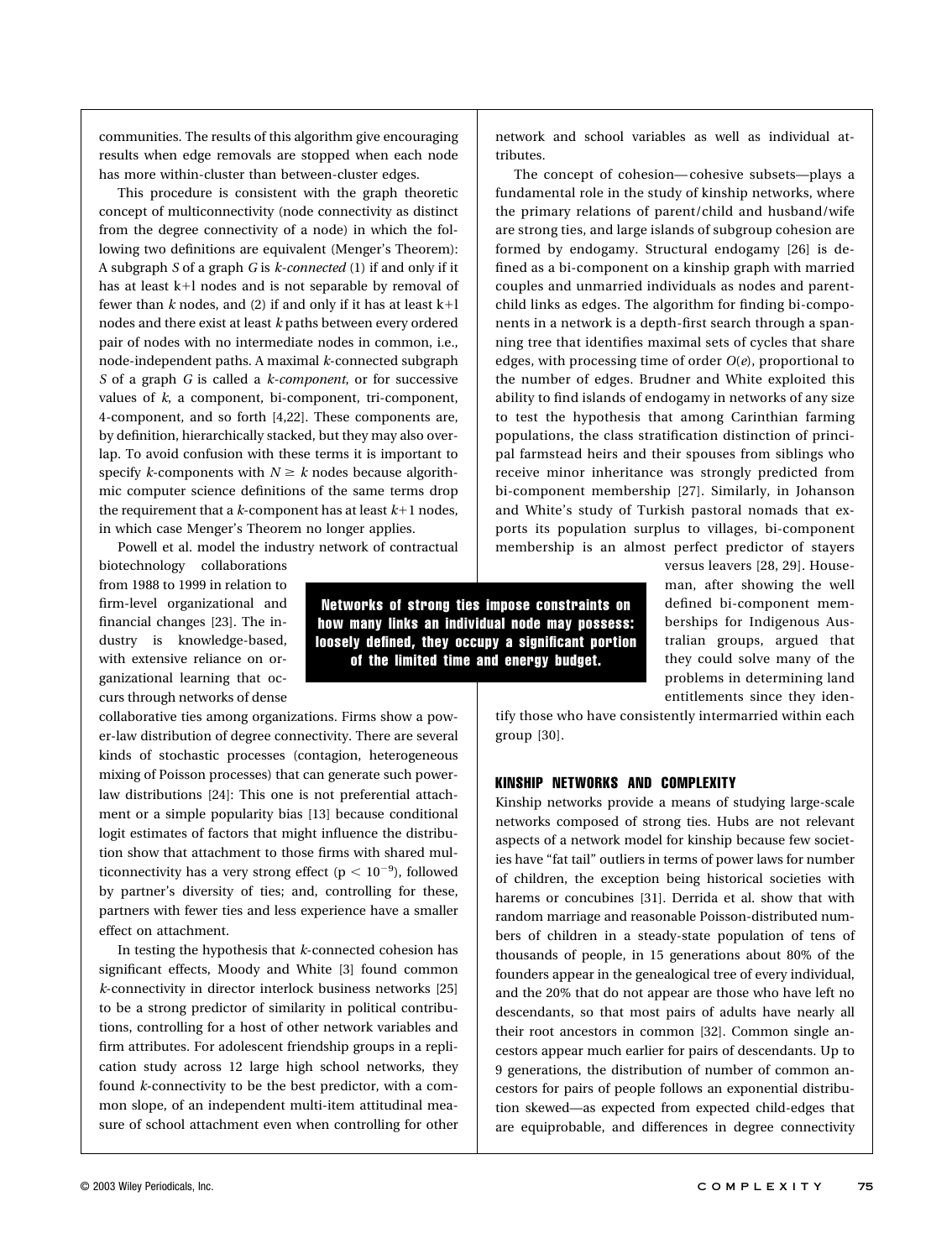

cumulate exponentially—toward decreasingly fewer common ancestors for increasingly many people.

Our first experiments tested the connections among kinship, small world properties in strong-tie networks, and indicators of network complexity in modeling networks of an Arabized society of pastoral nomads in South Turkey [28,29]. Ethnographer Ulla Johanson provided excellent genealogical ancestries for five generations, and some living members remembered deeper ancestries of founders, for a total network of about 1100 people who were members of the same clan, plus another 200 or so outsiders (villagers or members of other nomad clans or tribes) with whom they had married. For a society with 5–9 known generations such as the nomads, it was no surprise, given Derrida's simulations [32], to find an exponential distribution of ancestors by number of descendants. This was a society, like many in the Middle East with Semitic and especially Arab roots—or heavily influenced by Arabization and Islam—with strong endogamy, segmented deep patrilineages, both lineage-endogamous and lineage-exogamous marriages, a preference for men to marry with a father's brother's daughter (FBD), a close lineage mate, and also a staggeringly diverse array of marriages with other consanguines (blood relatives of 234 distinct types for two spouses having a common ancestor back seven generations or less). The first test, with results shown in Figure 1, was whether the distribution of marriage frequencies by type of kin married was exponential, as expected from equiprobable marriages within ego's generation, Poisson—as might be expected from a single norm for preferred type of partner type—or power law, possibly consistent with an SSW model. The *x* axis here is the number of spouses related by each of the 234 types of blood kinship, and the *y* axis the number M of types with that many related spouses. The distribution is a power law that follows an inverse square. The high-frequency outlier in this distribution is FBD marriage, nearly twice the raw frequency (31, binned in its location on the graph) of the next rival.

Our "navigability of strong ties" hypothesis about network topologies comes out of wondering whether power laws of this sort are suggestive of self-organizing properties in segmented-lineage systems of the Middle East. Before our study began, White and Johansen [29] had used Eckmann and Moses' approach to curvature in considering reciprocal marriage links between different parts of the hierarchically embedded sublineages within the 10 maximal patrilineages. Each of these has a meaningful social identity and marriages are often arranged between them. Strong ties of reciprocal marriage alliances between sublineages—ones that open the door to potential brides as part of the extended relationships of trust and mutual visiting—had the structural properties of small worlds: a high average node-specific clustering coefficient, a triad census [33] that fit a larger-scale clustering model, but also much higher rates of intransitive chains of reciprocal ties that bridged different clusters, which gave the strong-tie network a very low average distance between sublineages. Here, in a sociological as well as statistical sense, the significant bridges were strong ties. An overall scaling of nodes at this level in the multilevel network (from individuals, to couples, to minimum and maximum lineages) showed a nearly one-dimensional alignment of maximal lineages along a remoteness-from-villages continuum, but with significant second-dimension variability for specified sublineages who departed from the alliance patterns of their maximal lineage [29, Chapter 5].

These two suggestive results led us to investigate more fully a small world model for strong-tie networks, this time focusing on Kleinberg's searchability parameter [6]. The hypothesis was that the full range of types of consanguineal marriage (as in Figure 1) would fit Kleinberg's model for a small world with searchability where the parameter  $(\alpha)$  describes a power-law decay of the probability of a marriage link as a function of kinship distance. The result of this test is presented in Figure 2 for the distribution of the percentages of marriages with cousins at different genealogical distances and shows a preference gradient for closer cousins. Here the kinship distances through a parent (P), child (C) or sibling  $(\sim)$ , at the same-generation of cousins, fall along a gradient from three for first cousins  $(P \sim C)$ , five for second cousins (PP $\sim$ CC), seven for third cousins (PPP $\sim$ CCC), and nine for fourth cousins (PPPP $\sim$ CCCC). The probability of marrying a cousin as indexed by the percentages of available cousins married at each distance declines inversely to kinship distance to the power 1.6. This supported the idea, given that marriage links at the sublineage level are highly clustered, that the nomad clan multilevel network is a searchable small world, because the average of marriage distances are low. Further, the scaling dimensionality of the marriage network was known from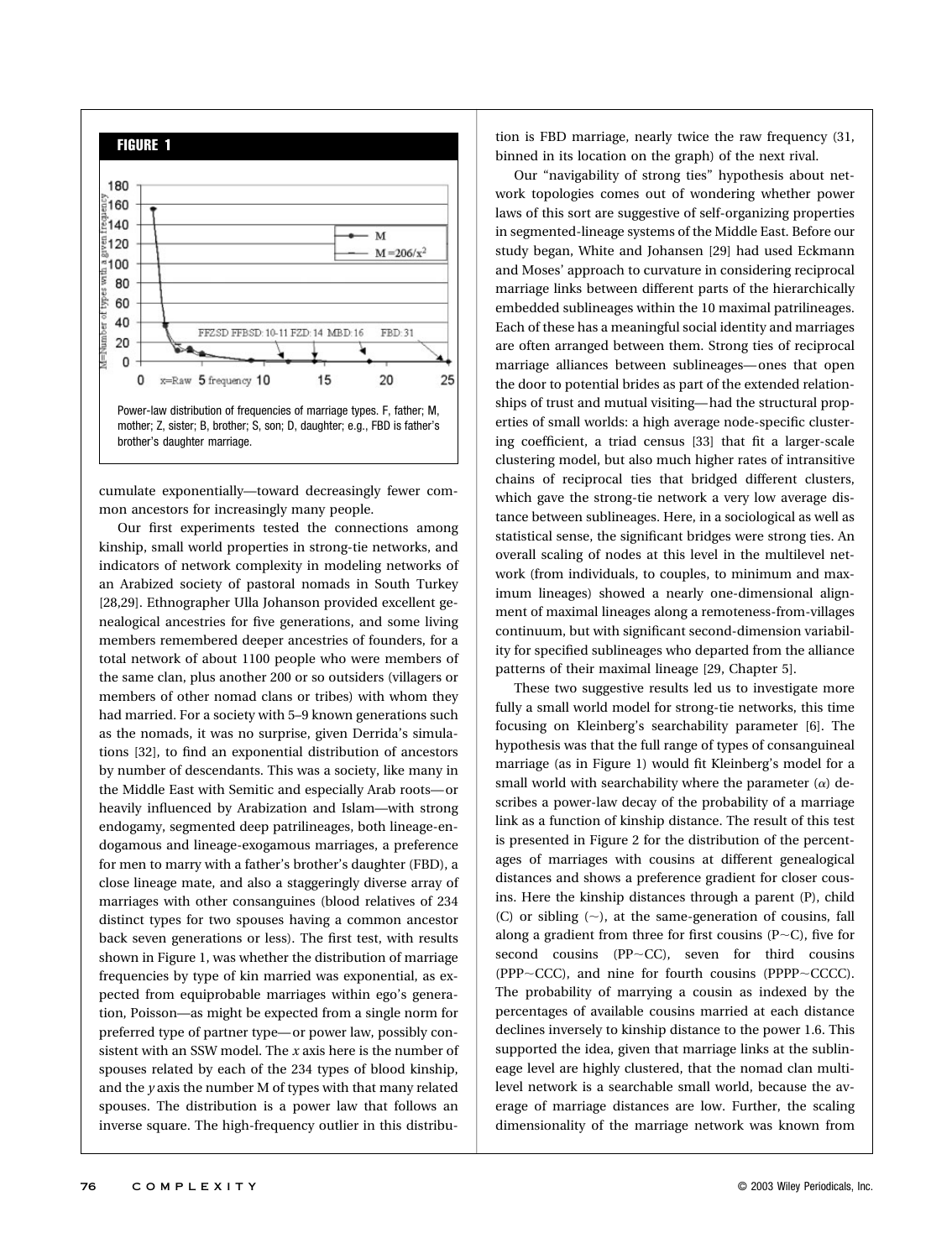

the curvature modeling to be between 1 and 2, so the power-law slope of 1.6 is consistent with Kleinberg's optimal criteria for searchability [6]. The fit to a power-law distribution, shown by the solid line in Figure 2, is closer than the fit to an exponential distribu-

tion (dotted line).

These findings led White and Johansen to investigate the historical and comparative data on segmented lineages with FBD marriage [29]. A study by Korotayev [34] proved consistent with other evidence in convincing them that the features of Turkish nomad segmented lineages are very widely distributed among Semitic and Arab-influenced societies structured along similar lines, in spite of differences in group

and network size. We conceive of the elements of this social organizational complex as a self-organizing segmentary system with a dynamic of small world cohesion through gradients of endogamous marriage.

It is also clear from the combined sources that societies with this segmentary system emerged in a broad-scale network in the Middle East linked through international exchange, maritime and camel trade, ones that formed part of a large civilizational complex. In these interconnected societies the corporate organization was that of extended patrilineages with distributed members capable of engaging in trade. A basic social unit was the patrilocal family that formed part of larger patrilineages in which some members were dispersed along trade routes and many were engaged in a local subsistence component of pastoralism. While not exclusively Arab, this system diffused and extended itself very widely with the conquests of the Arab Caliphates of the 7th and 8th centuries [34].

The other element that suggests self-organization stems from the fact that the co-residential lineage unit in many of the contexts in which segmented-lineage systems operate was the relatively small extended patrilineal family. If each family in each generation has two or three incoming women as wives and a comparable number of daughters exiting as wives for other groups, this number of links in a total network of *N* families is barely enough to maintain the biconnectivity needed to integrate the lineages into an exchange system. For such a system to work, with wives as the intermediary link in marriage alliances, it is necessary for women to retain their membership and rights (e.g., inheritance) in their natal group, which would help explain the emphasis on patrilineal corporations, and hence on a multilevel network of individuals and corporations. But with scarce links as precious assets, and a network on the verge of falling apart into components that lack cohesive integration through marriages, how links are distributed becomes a crucial issue, in Bak's phraseology, for self-organized criticality of multi-connectivity [9].

The study of network topology using the Eckmann and Moses curvature methods showed how an optimal small world with searchability (SSW) would follow from self-orga-

> nizing locally based or distributed mechanisms. If consolidation of alliance and trust is established or signaled through reciprocal exchanges of brides between sublineages, which is a common feature of these systems, creating strong ties as channels for visiting and familiarity, and these strong ties are organized as small worlds, they provide the mechanism for marriage contacts dependent on visiting and intimate knowledge of other families in a dis-

tance-day distribution which, when transformed into actual marriages, recreates the distance-decay power slope (the  $\alpha$ of Figure 2). The bridges here are strong ties, not weak. Local behavior generates the network topology in which further local behaviors, like the search for allies or particular types of exchange partners, can operate through channels of trust.

This networked system was developed on a regional scale only once in the history of civilizations, but once in place, searchability is a feature of the global network topology generated by the local behavior. This kind of model of self-organization in kinship behavior would help to explain how the segmented-lineage form of organization is able to mobilize in response to conflict at a segmentary level. Networks of strong ties of trust between smaller units, highly clustered, but connected in a searchable small world topology, given the smallest conflict, or a conflict that escalates to any level, facilitates mobilization into opposing factions that are quite predictable and self generating given the fault lines among the segmented units, which are hierarchical. As witnessed in Afghanistan, these fault lines are also highly mal-

this social organizational complex as a self-organizing segmentary system with a dynamic of small-world cohesion through gradients of endogamous marriage.... where women are dynamic agents.

We conceive of the elements of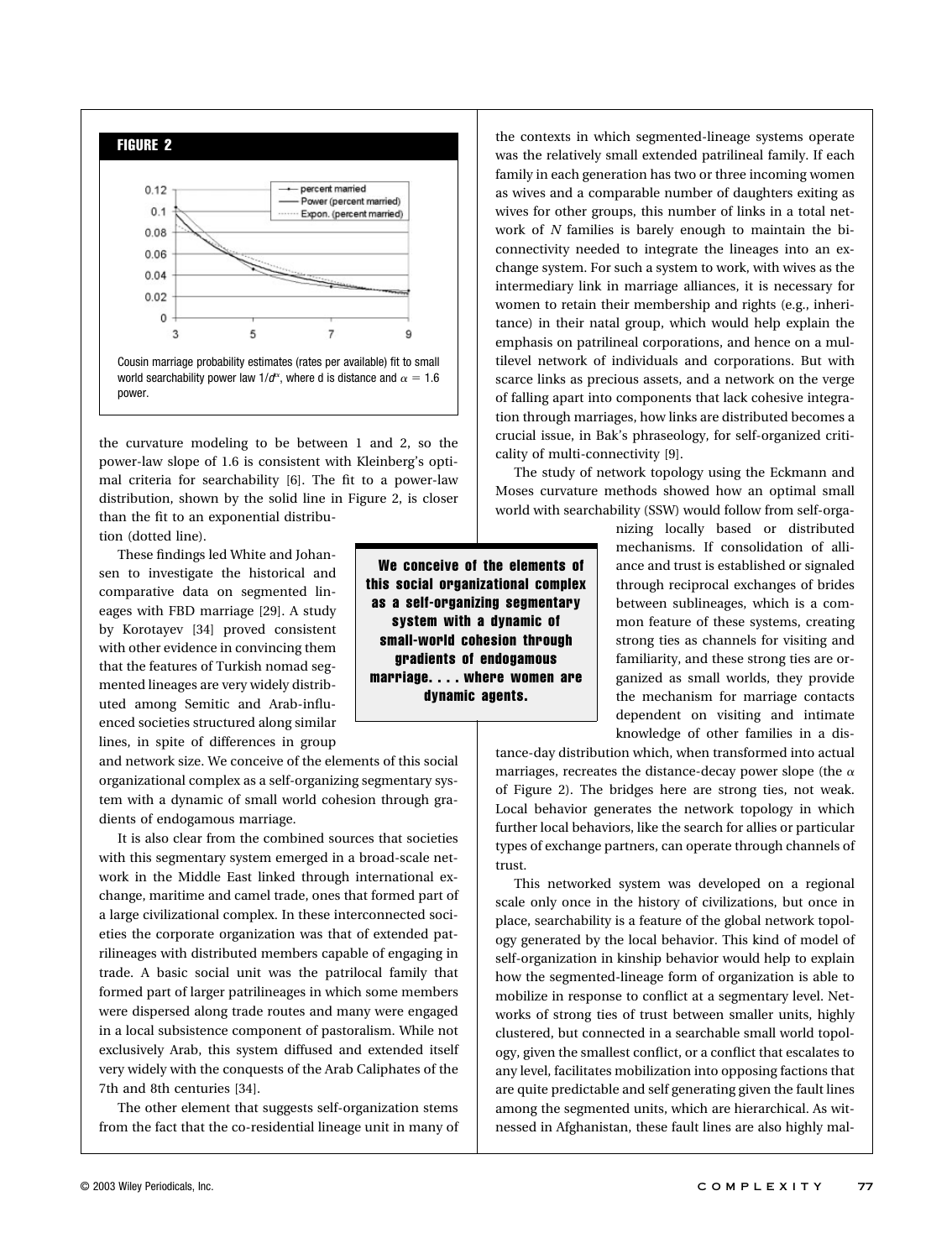leable, given that at the local level the stronger alliances change as a function of the slower tempo of marriages, but at the more global level new enemies may present themselves from the outside and may mobilize whole populations and regions.

The rough outlines of this understanding of self-organizing multiple-level networks in the Middle East has long been known to anthropology in the form of a segmentary lineage theory that only needs to be generalized to include a range of variants, such as variations in lineage depth, whether segments are also spatially organized, size of lineages, type of subsistence, variants in rules of exchange, etc. The new element added by models of networks and complexity, however, is to consider the dynamic element of new marriages that continually re-sculpt the contours of cohesion through bi-connectivity, and that act as signals, tentatives, and potentially reciprocal enactments of consolidated trust between allied lineage segments. The system is not simply one organized by hereditary links among men. Women are dynamic agents, and their memberships in their natal-kinship corporations, with full rights, are vital to the dynamics that sustain the internal moral and material economies of segmented-lineage systems. Such is the conclusion, at any rate, of White and Johansen [29]. To clinch the Middle Eastern example, the cross-cutting *identities* of nodes in segmented lineages match in type with those of the social identity SSW models [17], where searches based on multiple and cross-cutting identities such as occupations and locations help to find shortcuts that bring a search closer to a target. Lineage segments and affines play this role in Middle Eastern segmented-lineage systems.

# Extending the Investigation of Strong-tie Kinship Networks

As collaborative researchers on strong-tie kinship networks [35–37], our joint interest in kinship networks and issues of complexity (self-organization, criticality, multilevel networks, and exponential versus power-law signatures of potential organizing processes, etc.) was piqued by White and Johansen's recent findings [29]. We quickly mobilized to analyze as many of our existing kinship databases as we could to explore the signatures of frequency distributions for types of consanguineal marriages and affinal relinkings, which is the anthropological term for a marriage that is not between blood kin but that reconnects blood-kin groups ("families") already connected through marriage.

In a restudy of 10 societies, we looked at distributions similar to that of Figure 1, but now for consanguineal marriages and for two- and three-family relinkings, using the GENOS program [38]. Results quickly formed a pattern. In those societies with a high proportion of consanguineal marriages, these tended to form power-law distributions, whereas the relinkings fit a distribution expected from marriage types that are equiprobable, where differences cumulate exponentially, except for a handful of preferred relinkings with higher than expected frequencies, such as sister exchanges. This was true for the White-Johansen Turkish nomads [29], for the two Amazonian societies, the Arawete and the Parakana [39,40], the Indian Chenchu hunter-gatherers [41], and a "remote" Australian Aboriginal group, the Alyawarra [42,43]. In the other set of five societies having little or no consanguineal marriages, it is the two-family relinkings—but not those of three families—that tended to form power-law distributions. These cases included two European societies, the Tory Islanders of Ireland [44] and the Feistritz villagers of Carinthia, Austria [27], and three "settled" Australian aboriginal populations: the Yaraldi, Nyungar, and Wilcania villagers [45–47].

The first set of societies has kinship networks that are explicitly multileveled. Among the Turkish nomads, consanguines are organized into discrete, segmented lineages that allocate wealth assets to members. In the Amazonian and Indian cases, kinship ties are classified terminologically according to a strict bipartite principle in which consanguines and affines are opposed as nonoverlapping sets of relations. In the "remote" Australian case, there are two such overarching categorical divisions that are cross-cutting. This of course does not exhaust the various ways in which kinship networks may be explicitly organized in a multileveled fashion. The five societies considered here allow close consanguineal marriage. Others societies (often termed "semicomplex"), while possessing kinship-based corporations, prohibit close kin marriage; in such cases, the kinship network seems to be structured through the regular reiteration of alliances between *distant* rather than close blood-kin [48,49].

Our tentative hypothesis is that societies with such explicit, multilevel kinship networks—incorporating kinship corporations and/or classificatory associations that allocate statuses—tend to pursue strategic alliances in the construction of SSW network topologies through arrangement of marriages between consanguines, hence the characteristic power-law distributions. In the second set of societies, in which kinship corporations or wide-ranging classificatory schemes are lacking, the kinship network is egocentric. However, the presence of power-law distributions for relinkings of two families—but not three—suggests that, in such cases, it is these relinkings, rather than consaguineal marriages, that provide the basis for strategic alliances in the construction of SSW network topologies. From this point of view, these latter kinship networks may be held to be multileveled in an implicit rather than explicit fashion. Preliminary analysis of the average coefficient of the power-law distributions of relinking in this second set of societies shows a relationship that is perfectly consistent with Kleinberg's SSW network topologies [6] for spatially distributed families whose likelihood of two-family relinkings is an inverse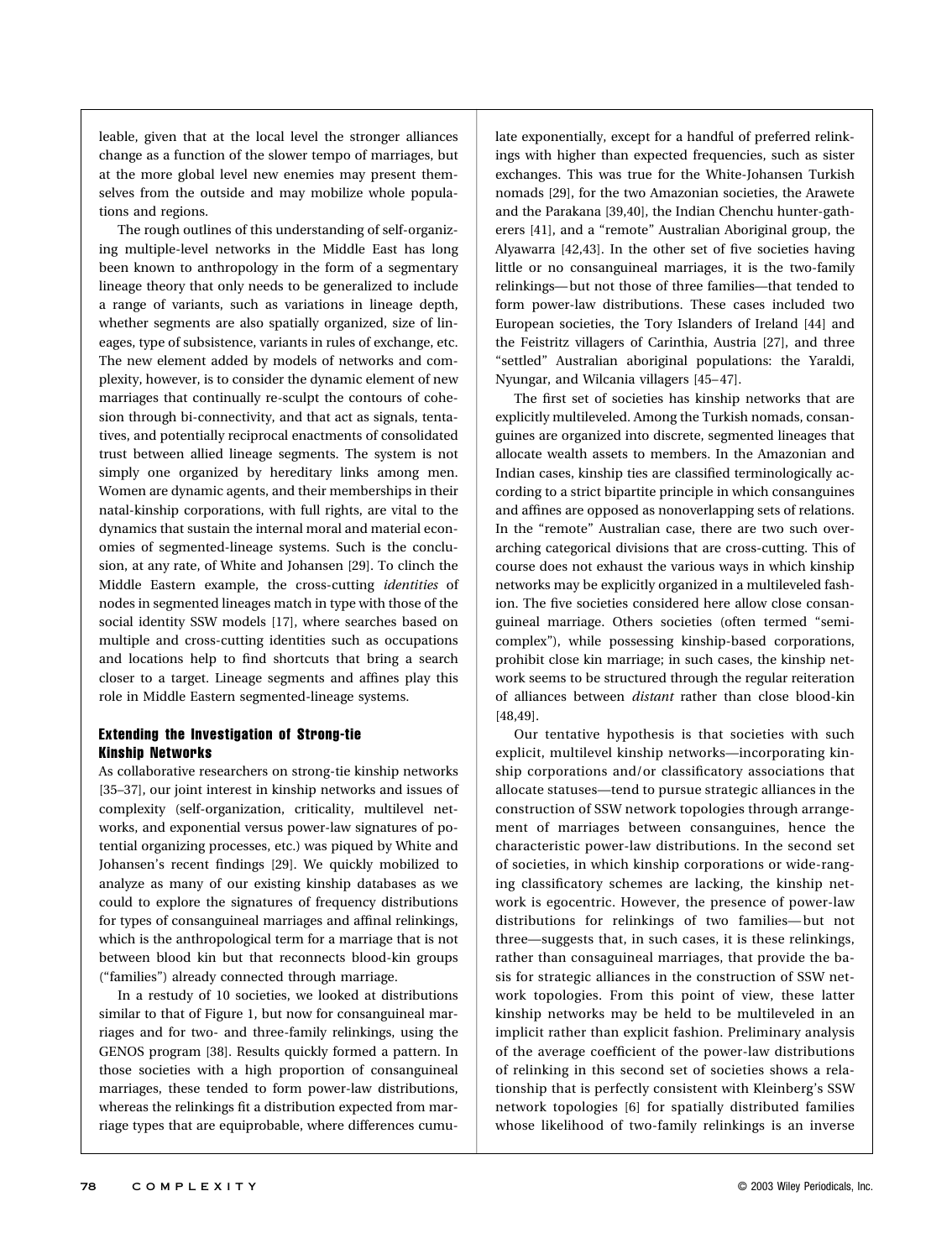square function. Our "navigability of strong ties" hypothesis regarding network topologies is that strong ties, in addition to being clustered, often give unique access to valued resources; moreover, there are some conditions and tipping points at which issues of uncertainty in survival make broader strong-tie accessibility to particular resources co-evolve with strong-tie SSW network topologies. These typologies solve, independently of weaker ties, both the small distance and the searchability problems. In general, strong-tie SSW network dynamics and architectures need to be investigated as part of the selforganizing morphogenetics of how cultures reproduce themselves, and at multiple levels: kinship as self-reproducing networks [29], and corporate cultures and business networks in self-sustaining economies [50] are prime examples, among others [51]. Lévi-Strauss's exchange theory provides a powerful framework for the analysis of consanguineal marriages but the structural principles

governing relinking have yet to be understood, and his conception of marriage rules falls short in dealing with the organization of empirical diversity. The power-law distributions of relinkings in our group 2 societies (that Lévi-Strauss could call "complex") suggest a place to begin. On a more general level, the fractal structure of the internal diversity of consanguineal and relinking marriages even in "classical" cases of Australian kinship [42,43], usually analyzed by means of a simple mechanical model, requires a reworking of exchange and alliance theory, bringing segmentedlineage organization as well into this reworked framework [29,52]. This is

work in progress, and in the next stage of our research the kinship distance for every marriage, i.e., the shortest cycles in our graphs, will be computed so as to have the analogues to both Figures 1 and 2 for each case and for marital relinkings of two and three families as well as consanguineal marriages. For that we need one of Mark Newman's famously fast algorithms to apply to our database of large-scale networks.

#### **DISCUSSION**

Questions about structural bias in networks, such as reciprocity (a feature of strong ties), or transitivity (a common side effect of strong ties), led network researchers like Rapoport [53], Milgram [5], Granovetter [10], and Watts [1] to investigate how even very large communities are still small worlds in which networks may be strongly clustered, yet no two people—or very few—are much further away in the network, for example, than six degrees of separation. Rap-

In business [23,25] and kinship organization . . . cohesiveness measured by multiconnectivity [4] proves to be a component of searchable strong-tie small worlds that are self-organizing systems, complete with network criticalities, signatures of fractality, curvatures that lend themselves to topological analysis, and distance-decay parameters that define the searchability of small worlds.

oport, for example, showed that rumors followed a logistic or lazy *S*-shaped curve in their spread through a high school typical of a diffusion process [53]: In the first few steps of transmission they spread to very few people overall; with a few more steps they spread like wildfire through the school; but oddly, it seemed, they never reached a sizeable residual set of people who seemed to be insulated (a comparable random network, in contrast, usually reaches everyone). As did Rapoport, Granovetter showed the first stage to correspond to spread within cliques, the second to spread between cliques, and the third stage, of a barrier to further spread, to correspond to cliques or isolates that do not link to the larger network.

Research on SWs advanced quickly after Watts and Strogatz showed the robustness and ubiquity of SW networks in their two parameter model of clustering and distance [2]. The modeling of scale-free power laws and preferential attachment begun by de Sola Price [11,12] and Rapoport

> [53] and continued in the stochastic processes literature [24], missing both in the Erdös-Renyi random graph model [7] and the Watts-Strogatz rewiring models [2], was reintroduced with great success by Barabási and Albert [54]. Kleinberg [6] discovered the effect of network topology and appropriate parameters for searchability, and more realistic social identity small world modeling [17] identified network structures that are searchable for a broader range of parameters. We have not reviewed here all the work done on the effects of timing in the entry and exit of nodes on degree connectivity and network topology, but we have focused instead on the relationship between

strength of ties and small worlds.

Within our own areas of research, concepts of network cohesion, parametric properties of clusterability, average distance and topological searchability gradients in networks have proven important in understanding multilevel networks with individuals and higher order nodes such as corporate groups, both in business [23,25] and kinship organization. Cohesiveness measured by multiconnectivity [4] proves to be a component of self-organizing systems, complete with network criticalities, potential signatures of fractality in power-law distributions, measures such as curvatures that lend themselves to topological analysis and distance-decay parameters that define the searchability of small worlds. One of the crucial insights both from kinship studies and from business networks such as the biotechnology industry is that multilevel network phenomena, including the hierarchies of cohesive subgroups in networks, are critically related to issues of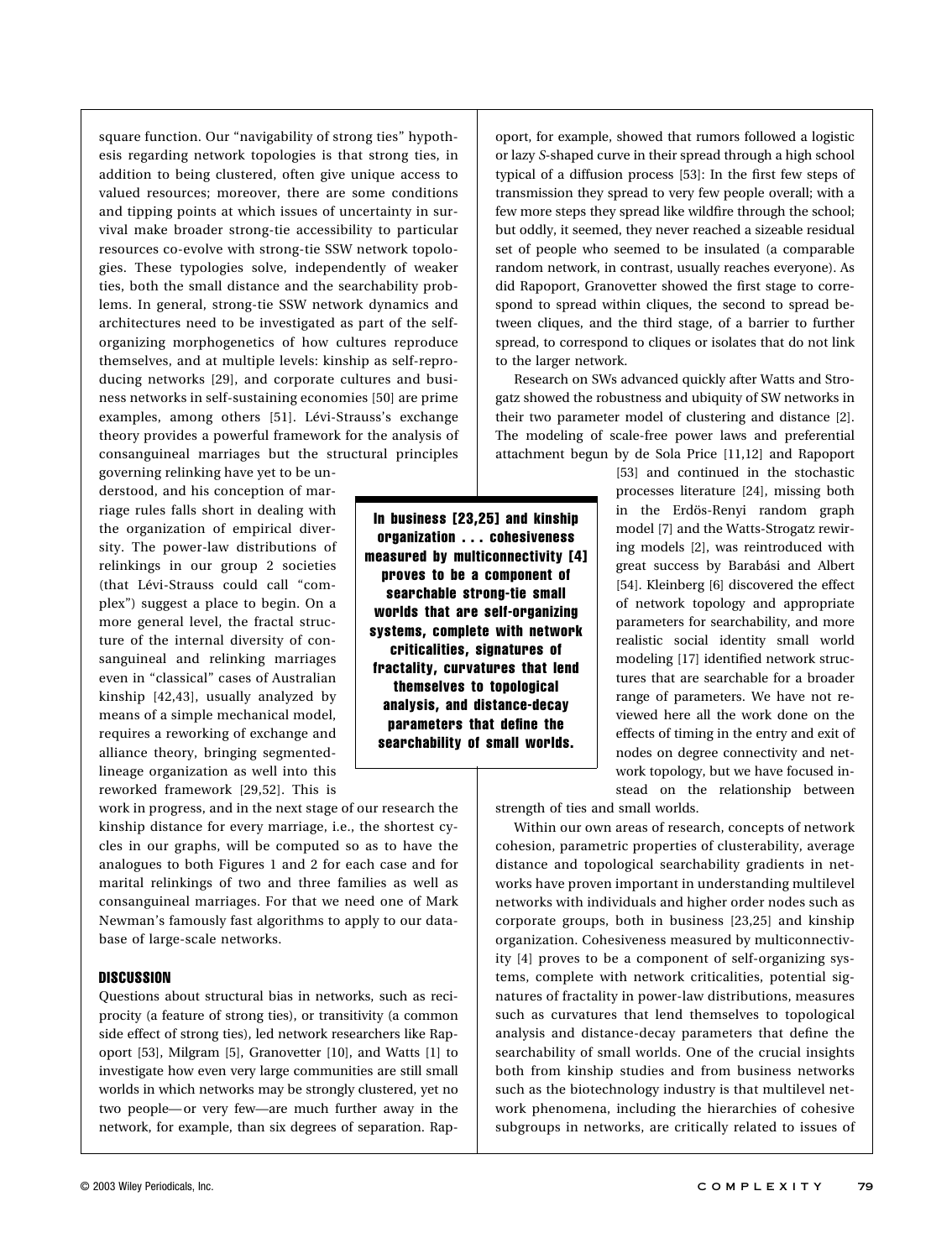self-organization. Another is that the investigation of small worlds composed of strong ties and topologically structured by searchability criteria are among the multilevel network phenomena that need investigation. They provide important clues to the functional autonomy of many types of community-like and cooperative or collaborative organizational structures, as well as the types of segmented-lineage systems capable of rapid mobilization in the escalation of conflicts, as in the Middle East.

Open research problems, in assessing distinctions and findings in this area, include further study of the small world and community network topologies and their social effects, how the strength or weakness of ties in Granovetter's sense are related to them, and how to integrate new findings in relation to broader social theory. Among the interesting open questions are those that derive from graph theory distinctions between bridge ties as edge-cuts and individuals as node-cuts whose removal disconnects a network [4], and how these play out in networks constructed either by dyadic links, intersections of memberships in groups [17], or intersections of memberships plus dyadic links between members in different [55]. Is it the bundles of bridging ties or the sets of individuals with multiple memberships that do the contracting in a small world or community network? Are individuals or ties the binding elements in social cohesion and the bridging elements in social worlds?—or does this question require some of the ways in which network theories have excelled in understanding the interdependencies or dualities that exist between the different aspects of the question? Raising perspectives such as these in the context of network research was one of the original contributions of Granovetter's strength of weak ties argument. Hopefully the new work on navigability by Kleinberg [6] and Watts, Dodds, and Newman [17], and tests of hypothesis such as the "navigability of strong ties," will continue to stimulate new research.

#### ACKNOWLEDGEMENTS

This research was supported by NSF grant No. 9978282. Doug White is indebted to John Padgett for the invitation to join the Working Group on the Co-Evolution of States and Markets at SFI, and to the editors of the Encyclopaedia of Community, who permitted some of the literature review presented here to be reused. Mark Granovetter and Duncan Watts provided extensive feedback here as well as on the discussion of literature prepared for the Encyclopaedia entry. Jim Crutchfield, Jon Kleinberg, Mark Newman, Peter Bearman, Harrison White, Richard Alba, Ryan Kernan, and Jean-Pierre Eckmann offered amendments on the text; and much of this literature was discussed with, and some found by, Scott White. Padgett's commentary, as on a related article by Powell, White, Koput, and Owen-Smith, has been consistently helpful, as have discussions with researchers at the Santa Fe Institute, too many to name individually, but SFI support is appreciated for participation in the Working Groups on the Co-Evolution of States and Markets organized by Padgett and on Networks and Complexity, organized by Crutchfield and Watts. We thank Laurent Barry for use of his GENOS software for analyzing relinkings. Other analyses used PGRAPH software (Par-Calc) discussed elsewhere by White.

#### **REFERENCES**

- 1. Watts, D.J. Small Worlds: The Dynamics of Networks Between Order and Randomness; Princeton University Press: Princeton, NJ, 1999.
- 2. Watts, D.J.; Strogatz, S. Collective Dynamics of "Small-World" Networks. Nature 1998, 393, 440–442.
- 3. Moody, J.; White, D.R. Structural Cohesion and Embeddedness: A Hierarchical Conception of Social Groups. American Sociological Review, forthcoming.
- 4. White, D.R.; Harary, F. The cohesiveness of blocks in social networks: Connectivity and conditional density. Sociological Methodology 2001, 31, 305–359. (Blackwell Publishers: Boston, 2001.)
- 5. Travers, J.; Milgram, S. An experimental study of the small-world problem. Sociometry 1969, 32, 425–443.
- 6. Kleinberg, J. Navigation in a small world. Nature 2000, 406, 845.
- 7. Erdös, P.; Renyi, A. On the evolution of random graphs. Magyar Tud Akad Mat Kut Int Kzl 1960, 5, 17–61.
- 8. Adamic, L.A. The Small World Web. Proceedings of the 3rd European Conference on Research and Advanced Technology for Digital Libraries, Paris, 1999, pp 443–452.
- 9. Bak, P.; Tang, C..; Wiesenfeld, K. Self-organized criticality: An explanation for 1/f noise. Phys Rev Lett 1987, 59, 381–384.
- 10. Granovetter, M. The strength of weak ties. Am J Sociol 1973, 78, 1360–1380.
- 11. de Solla Price, D.J. Networks of scientific papers. Science 1965, 149, 510–515.
- 12. de Solla Price, D.J. A general theory of bibliometrics and other cumulative advantage processes. J Am Soc Inform Sci 1980, 27, 292–306.
- 13. Barabási, A.-L. Linked: The New Science of Networks; Perseus Publishing: Cambridge, MA, 2002.
- 14. Dodds, P.S.; Muhamad, R.; Watts, D.J. An experimental study of social search and the small world problem. Manuscript submitted. 2002.
- 15. Russell, B.H.; Killworth, P.D.; Evans, M. J.; McCarty, C.; Shelly, G.A. Studying relations cross-culturally. Ethnology 1988, 27, 155–179.
- 16. Killworth, P.D.; Bernard, H.R. The reverse small world experiment. Social Networks 1978, 1, 159–192.
- 17. Watts, D.J.; Dodds, P.S.; Newman, M.E.J. Identity and Search in Social Networks. Science 2002, 296, 1302–1305.
- 18. Harary, F.; Batell, M. What is a system? Social Networks 1981, 3, 29–40.
- 19. Boorman, S.A.; Levitt, P. R. The Genetics of Altruism; New York: Academic Press.
- 20. Eckmann, J.-P.; Moses, E. Curvature of co-links uncovers hidden thematic layers in the World Wide Web. Proc Natl Acad Sci USA 2002, 99, 5825–5829.